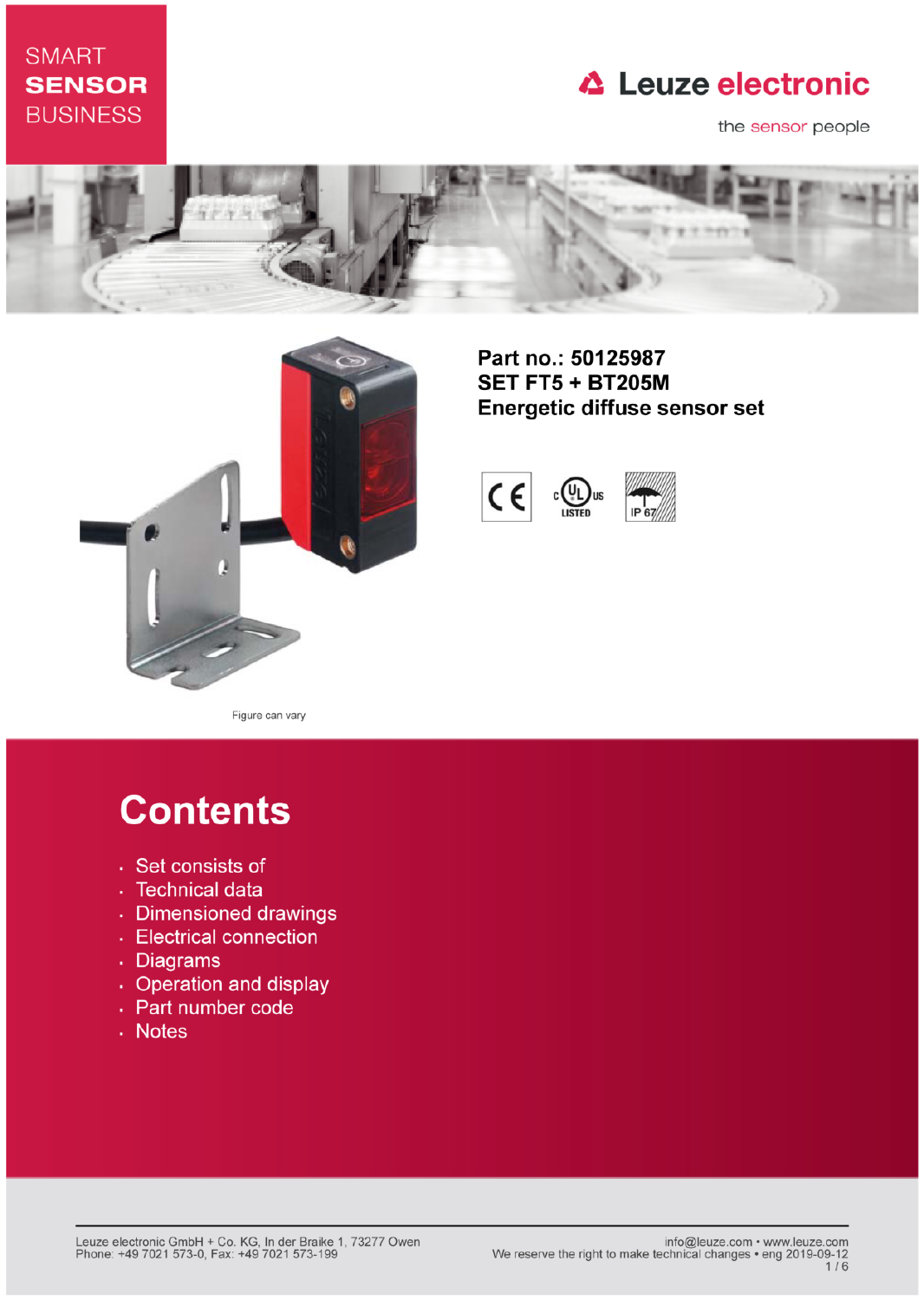#### **Set consists of**

|   | Quantity | Part no. | <b>Designation</b> | <b>Article</b> | <b>Description</b>                                                                                                                                                                                                                                                                                                                                                                   |
|---|----------|----------|--------------------|----------------|--------------------------------------------------------------------------------------------------------------------------------------------------------------------------------------------------------------------------------------------------------------------------------------------------------------------------------------------------------------------------------------|
| B |          | 50122573 | FT5.3/4P           | sensor         | Energetic diffuse   Operating range limit, white 90%: 0  0.28 m<br>Light source: LED, Red<br>Supply voltage: DC<br>Digital switching outputs: 2 Piece(s)<br>Switching output 1: Transistor, PNP, Light switching<br>Switching output 2: Transistor, PNP, Dark switching<br>Switching frequency: 500 Hz<br>Connection: Cable, 2,000 mm, 4 -wire<br>Operational controls: Teach button |

### **Technical data**

| <b>Basic data</b>                |                                                         |  |
|----------------------------------|---------------------------------------------------------|--|
| Series                           | 5                                                       |  |
| Operating principle              | Diffuse reflection principle                            |  |
| Contains                         | 1x BT 205M<br>2x M3 x 8 screw                           |  |
|                                  |                                                         |  |
| <b>Special design</b>            |                                                         |  |
| Special design                   | Article set                                             |  |
|                                  |                                                         |  |
| <b>Optical data</b>              |                                                         |  |
| Operating range                  | Guaranteed operating range                              |  |
| Operating range, white 90%       | $0.0010.215$ m                                          |  |
| Operating range, gray 50%        | $0.0010.19$ m                                           |  |
| Operating range, gray 18%        | $0.0030.15$ m                                           |  |
| Operating range, black 6%        | $0.0030.125$ m                                          |  |
| Operating range limit            | Typical operating range                                 |  |
| Operating range limit, white 90% | 00.28m                                                  |  |
| Operating range limit, gray 50%  | $0.001$ $0.245$ m                                       |  |
| Operating range limit, gray 18%  | $0.0030.19$ m                                           |  |
| Operating range limit, black 6%  | $0.0010.16$ m                                           |  |
| Light source                     | LED, Red                                                |  |
| LED light wavelength             | 620 nm                                                  |  |
| Transmitted-signal shape         | Pulsed                                                  |  |
| LED group                        | Exempt group (in acc. with EN 62471)                    |  |
|                                  |                                                         |  |
| <b>Electrical data</b>           |                                                         |  |
| Protective circuit               | Polarity reversal protection<br>Short circuit protected |  |
| <b>Performance data</b>          |                                                         |  |
| Supply voltage U <sub>B</sub>    | 10  30 V, DC, Incl. residual ripple                     |  |
| Residual ripple                  | 0  15 %, From U <sub>B</sub>                            |  |
| Open-circuit current             | 020mA                                                   |  |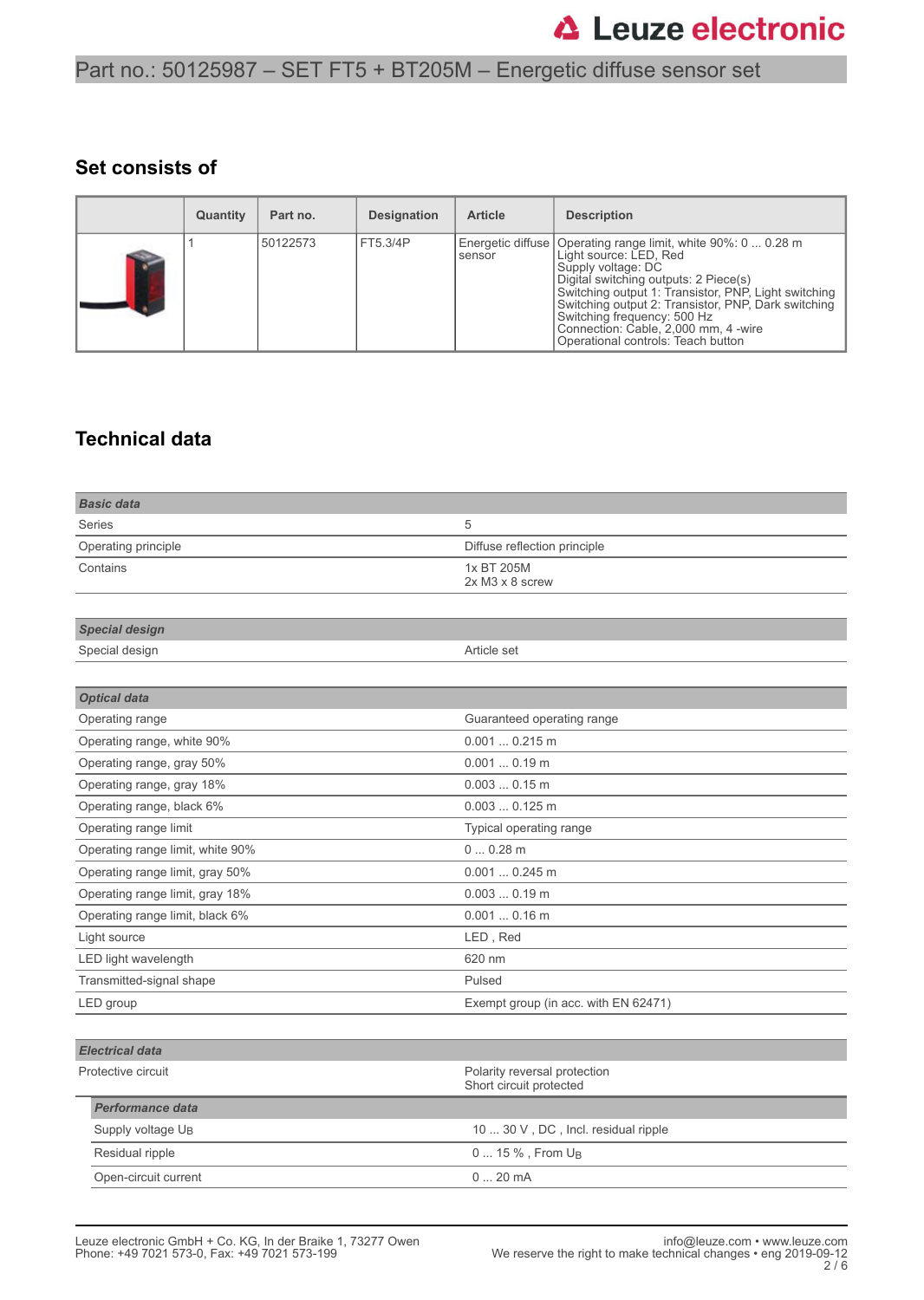# Part no.: 50125987 – SET FT5 + BT205M – Energetic diffuse sensor set

| <b>Outputs</b>                           |                                     |  |
|------------------------------------------|-------------------------------------|--|
| Number of digital switching outputs      | 2 Piece(s)                          |  |
| <b>Switching outputs</b><br>Voltage type | DC                                  |  |
| Switching current, max.                  | 100 mA                              |  |
| Switching voltage                        | high: $\geq$ (U <sub>B</sub> -2.5V) |  |
|                                          | low: $\leq 2.5V$                    |  |
| <b>Switching output 1</b>                |                                     |  |
| Assignment                               | Connection 1, conductor 4           |  |
| Switching element                        | Transistor, PNP                     |  |
| Switching principle                      | Light switching                     |  |
| <b>Switching output 2</b>                |                                     |  |
| Assignment                               | Connection 1, conductor 2           |  |
| Switching element                        | Transistor, PNP                     |  |
| Switching principle                      | Dark switching                      |  |
|                                          |                                     |  |
| <b>Timing</b>                            |                                     |  |
| Switching frequency                      | 500 Hz                              |  |
| Response time                            | 1 <sub>ms</sub>                     |  |
| Readiness delay                          | 300 ms                              |  |
|                                          |                                     |  |
| <b>Connection</b>                        |                                     |  |
| <b>Connection 1</b>                      |                                     |  |
| Type of connection                       | Cable                               |  |
| Function                                 | Signal OUT<br>Voltage supply        |  |
| Cable length                             | 2,000 mm                            |  |
| Sheathing material                       | <b>PUR</b>                          |  |
| Cable color                              | <b>Black</b>                        |  |
| Number of conductors                     | 4 -wire                             |  |
| Wire cross section                       | $0.2$ mm <sup>2</sup>               |  |
|                                          |                                     |  |
| <b>Mechanical data</b>                   |                                     |  |
| Dimension (W x H x L)                    | 14 mm x 32.5 mm x 20.2 mm           |  |
| Housing material                         | Plastic, ABS                        |  |
| Lens cover material                      | Plastic                             |  |
| Housing color                            | <b>Black</b><br>Red                 |  |
|                                          |                                     |  |
| <b>Operation and display</b>             |                                     |  |
| Type of display                          | LED                                 |  |
| Number of LEDs                           | 2 Piece(s)                          |  |
| Operational controls                     | Teach button                        |  |
|                                          |                                     |  |
| <b>Environmental data</b>                |                                     |  |
| Ambient temperature, operation           | $-4060 °C$                          |  |
| Ambient temperature, storage             | -40 $\dots$ 60 °C                   |  |
|                                          |                                     |  |
| <b>Certifications</b>                    |                                     |  |
| Degree of protection                     | IP 67                               |  |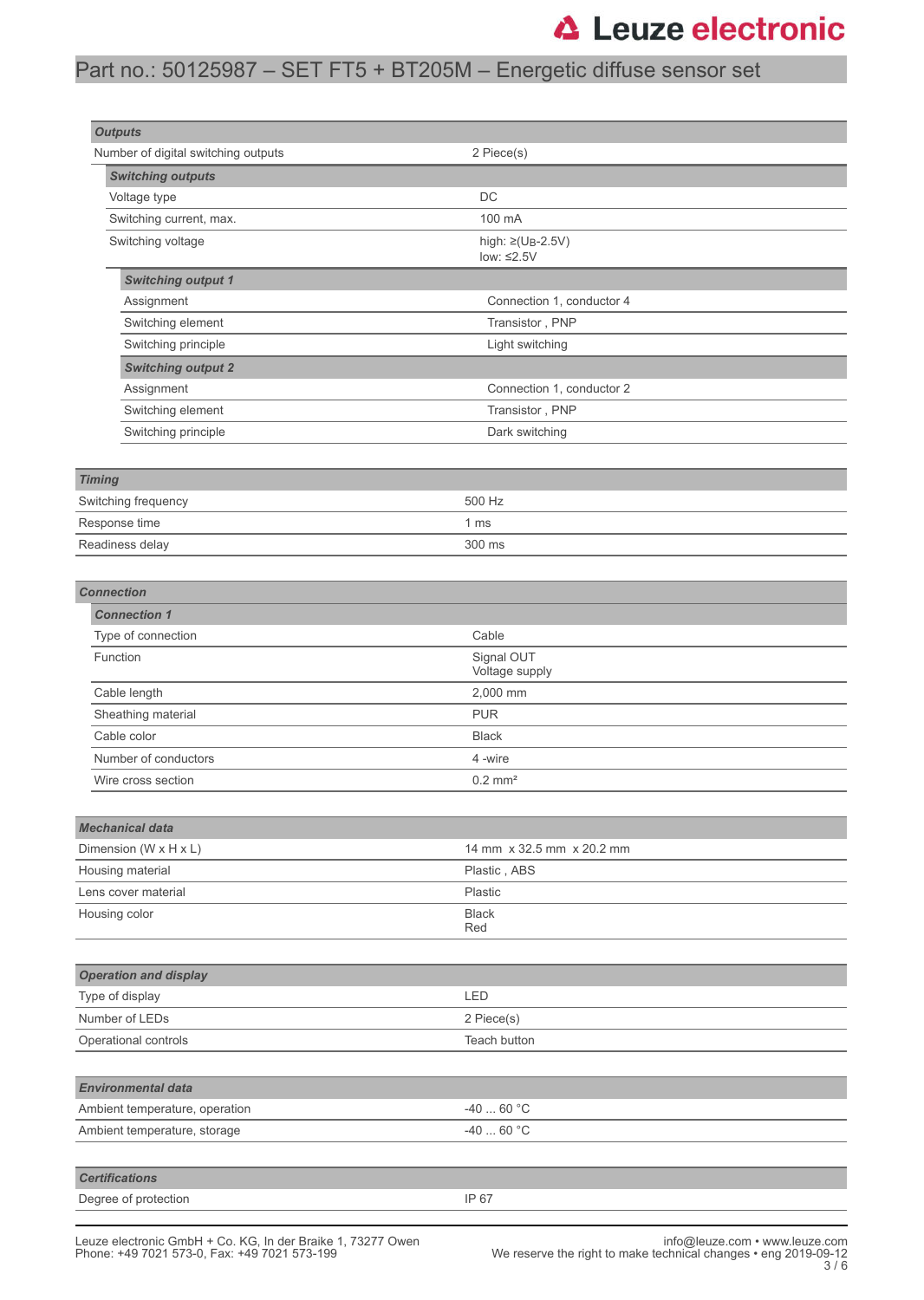## Part no.: 50125987 – SET FT5 + BT205M – Energetic diffuse sensor set

| Protection class      | Ш             |  |
|-----------------------|---------------|--|
| Certifications        | c UL US       |  |
| Standards applied     | IEC 60947-5-2 |  |
|                       |               |  |
| <b>Classification</b> |               |  |
| Customs tariff number | 85365019      |  |
| eCl@ss 8.0            | 27270903      |  |
| eCl@ss 9.0            | 27270903      |  |
| <b>ETIM 5.0</b>       | EC001821      |  |
| <b>ETIM 6.0</b>       | EC001821      |  |

### **Dimensioned drawings**

All dimensions in millimeters



## **Electrical connection**

| <b>Connection 1</b>  |                              |
|----------------------|------------------------------|
| Type of connection   | Cable                        |
| Function             | Signal OUT<br>Voltage supply |
| Cable length         | 2,000 mm                     |
| Sheathing material   | <b>PUR</b>                   |
| Cable color          | <b>Black</b>                 |
| Number of conductors | 4 -wire                      |
| Wire cross section   | $0.2$ mm <sup>2</sup>        |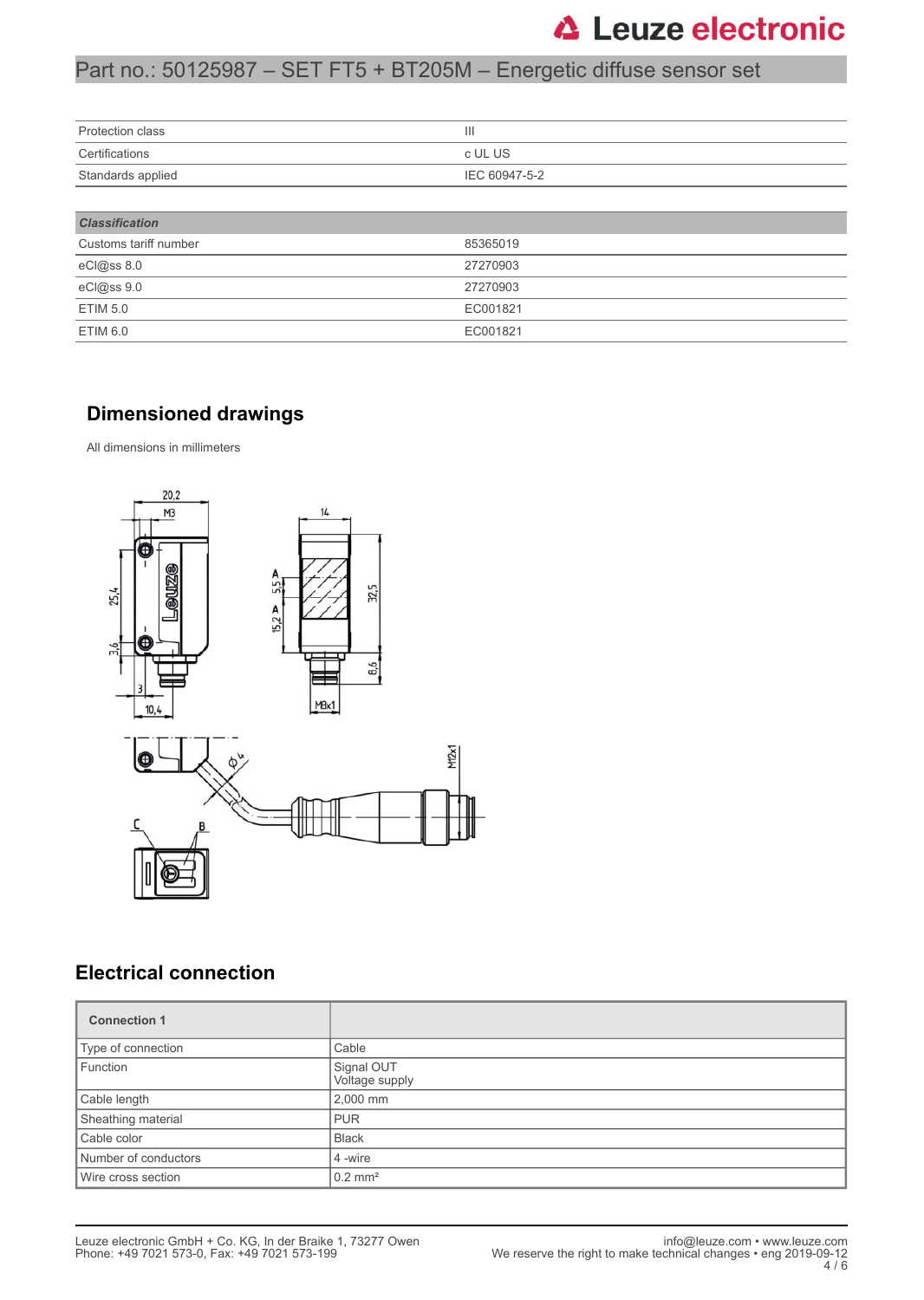# Part no.: 50125987 – SET FT5 + BT205M – Energetic diffuse sensor set

| <b>Conductor color</b> | <b>Conductor assignment</b> |
|------------------------|-----------------------------|
| Brown                  | $V +$                       |
| White                  | OUT <sub>2</sub>            |
| Blue                   | <b>GND</b>                  |
| Black                  | OUT <sub>1</sub>            |

### **Diagrams**



## **Operation and display**

#### LEDs

| LED | <b>Display</b>           | <b>Meaning</b>        |
|-----|--------------------------|-----------------------|
|     | Yellow, continuous light | Object detected       |
| 12  | Green, continuous light  | Operational readiness |

### **Part number code**

Part designation: **AAA5d.EE/ ff-GG-hh-I**

| AAA5 | Operating principle / construction:<br>HT5: diffuse reflection sensor with background suppression<br>LS5: throughbeam photoelectric sensor transmitter<br>LE5: throughbeam photoelectric sensor receiver<br>ET5: energetic diffuse reflection sensor<br>FT5: diffuse reflection sensor with fading<br>PRK5: retro-reflective photoelectric sensor with polarization filter |
|------|----------------------------------------------------------------------------------------------------------------------------------------------------------------------------------------------------------------------------------------------------------------------------------------------------------------------------------------------------------------------------|
|      | Light type:<br>n/a: red light<br>I: infrared light                                                                                                                                                                                                                                                                                                                         |